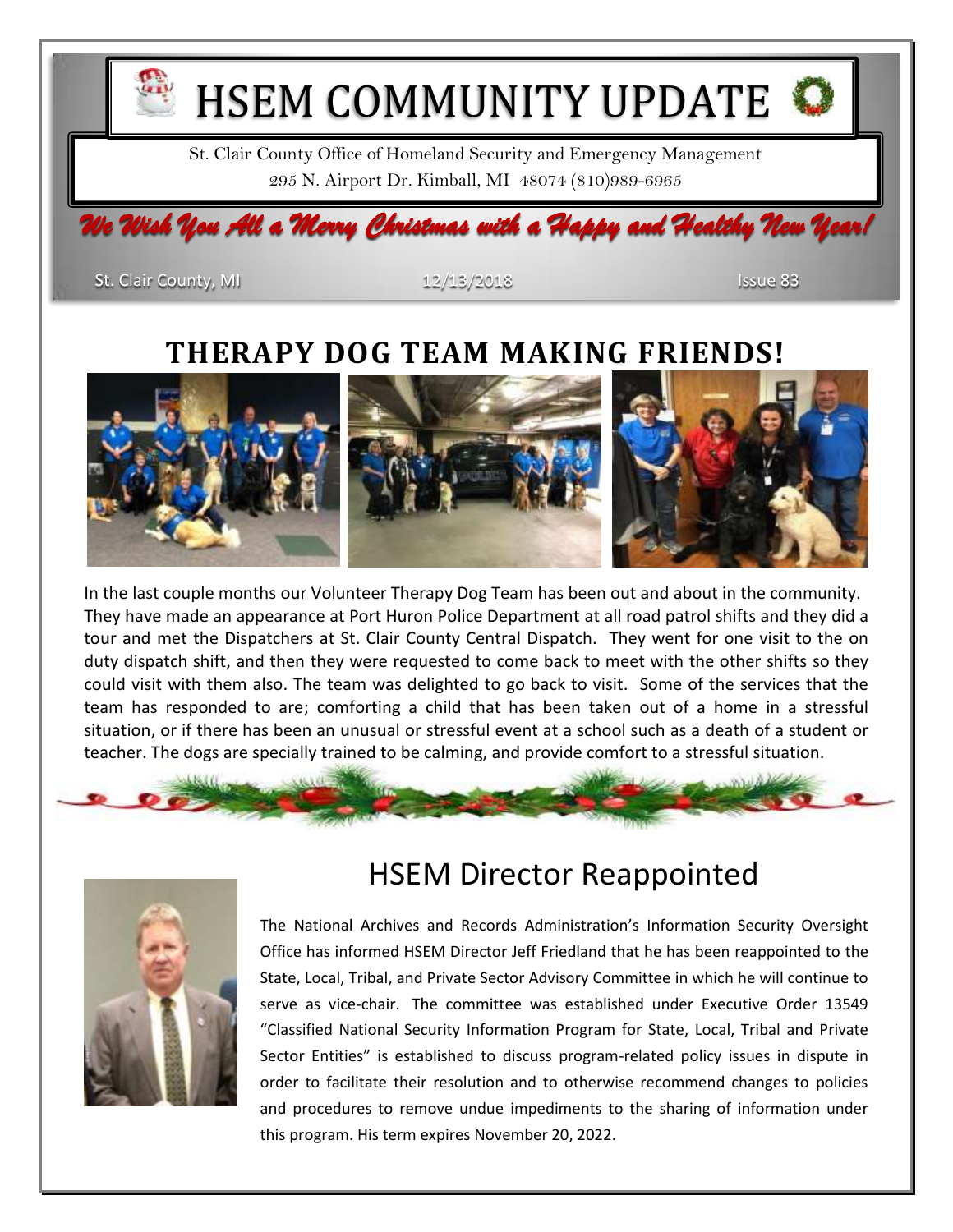# **WARNING INFORMATION NOTIFICATION SYSTEM (W.I.N.S.) Mass notification in action:**

In a pilot project, Landmark Academy is using the WINS system to account for teachers and student in both evacuation and lockdown situations and drills.

PROBLEM: The current way that most schools track these situations is manually. It takes a person having to be in contact with each individual teacher to ensure that each class has taken the appropriate action and that each student in that class has been accounted for. Although manual processes have been put in place to make this process as quick and efficient as possible, it still takes precious minutes to physically contact each teacher and ensure there are no exceptions.

SOLUTION: Landmark Academy is running a pilot project using WINS and receiving the results almost instantaneously. In this pilot every teacher is immediately notified at the same time of a situation or drill, and they can respond with a single click that they all students are accounted for (or note any exceptions).

This pilot project significantly cuts down the time frame for any exceptions that may occur and can immediately identify any exceptions and allow administrators to take immediate appropriate action.

Once this pilot has finished the service will be offered to all schools in St. Clair County.







# **1st Responders and Hospital Staff Train Together**

The St. Clair County Office of Homeland Security and Emergency Management in conjunction with Ascension River District Hospital in East China Township held an Active Shooter/Mass Casualty Exercise at the hospital on December  $6^{th}$ , 2018. After several weeks of planning, over 50 people participated in the exercises. Assistance was provided from several emergency responder agencies including the St. Clair Fire Department, Marine City Fire Department, St. Clair County Sheriff Department, and Tri-Hospital EMS. The fire departments were able to utilize and train with their new protective gear that was recently purchased specifically for these types of incidents. The photos show firefighters dressed in that gear to provide protection to vital areas of the body. Volunteers from the Port Huron Police VIP program and the Kimball Township Fire Department Fire Corp played the role of victims for the exercise. A team of Moulage experts helped to apply realistic makeup to the victims to simulate real injuries which added another level of realism to the event.

 The exercise also tasked Ascension with assembling and coordinating staff from all departments within the hospital, including doctors, nurses, security officers, and emergency management personnel in handling the patient surge into their Emergency Department. The exercise was deemed a success and is part of Ascension River District Hospital's plan to become a Level IV Trauma Center as designated by the State of Michigan.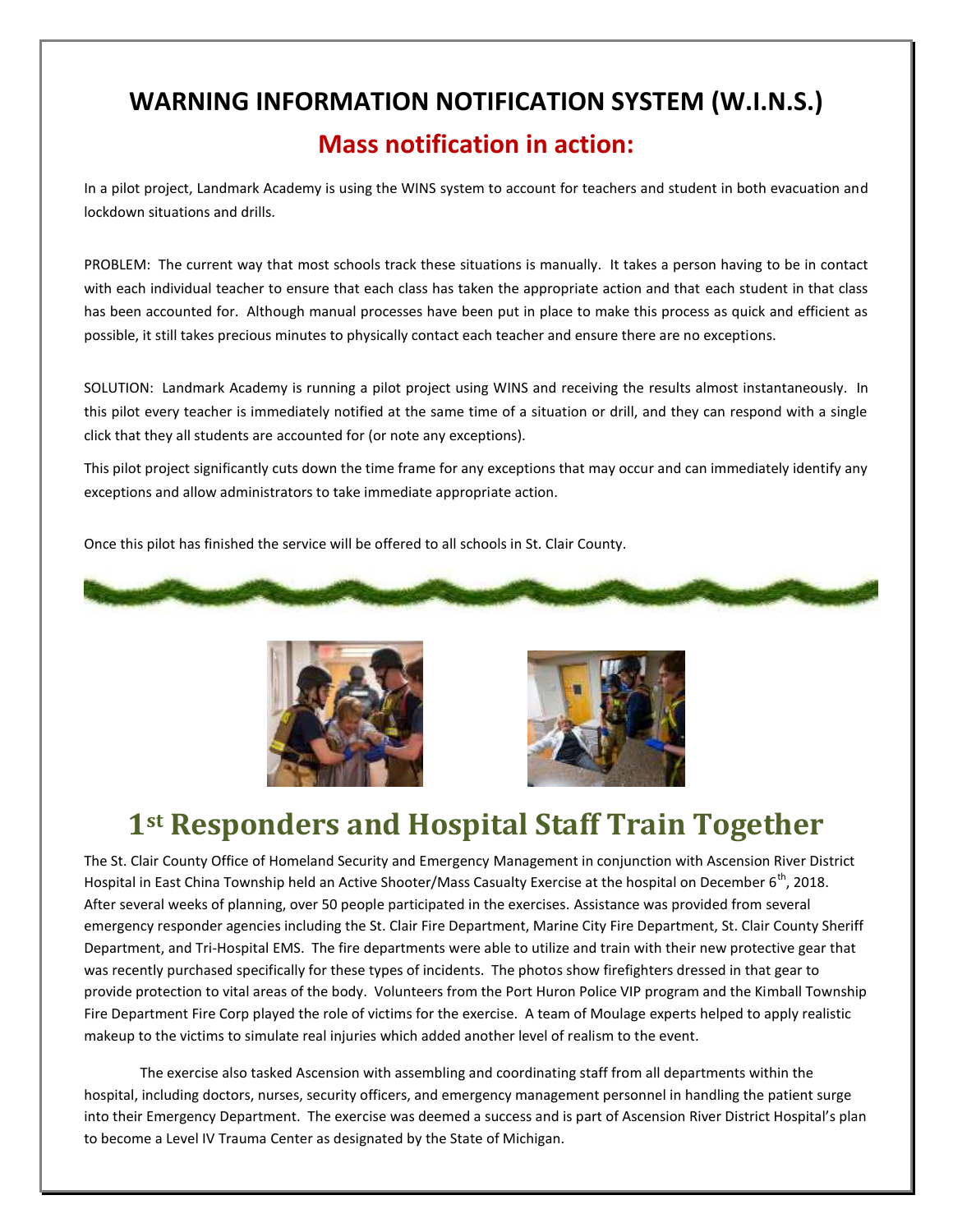

### **WINTER WEATHER AWARENESS**



• Put together a basic emergency kit. A basic emergency kit should have a three day supply of food, water and medicine, along with the essential supplies your family will need in the event of a prolonged power outage when travel is not possible. More advice on what to include in an emergency kit for your family can be found at [ready.gov/build-a-kit.](http://ready.gov/build-a-kit)

• Know the risks your community faces and monitor weather forecasts. When a winter storm is in the forecast, communicate with family members and know their location and travel plans. Make sure all family members are able to get emergency alerts. There are several apps from the National Weather Service or locally through our WINS (Warning Information Notification System). You can go to our website: [www.bereadystclaircounty.org](http://www.bereadystclaircounty.org/) to sign up under the WINS button. Make sure you are specific on your choices under each notification.

• While the best idea is to just stay home during winter storms, sometimes that's not possible. Winterize your vehicle and keep an emergency kit in your car. And as always you can check the [www.ready.gov](http://www.ready.gov/) for more information.



• If you must drive, slow down and allow extra time to reach your destination! Let someone know where you are going and what route you are going to take. If your car gets stuck in a storm, stay in your vehicle! If you leave your vehicle, you could become disoriented quickly if there is wind-driven snow and cold. Run the motor for a total of 10 minutes each hour for heat. While running the motor, open the window a little bit so that fresh air can get into the car to avoid carbon monoxide poisoning. Make sure you clear snow away from the exhaust pipe to avoid gas poisoning. Attach a bright cloth to your car door to draw attention to yourself, and when it stops snowing, raise the hood of your car to indicate to others you need help.